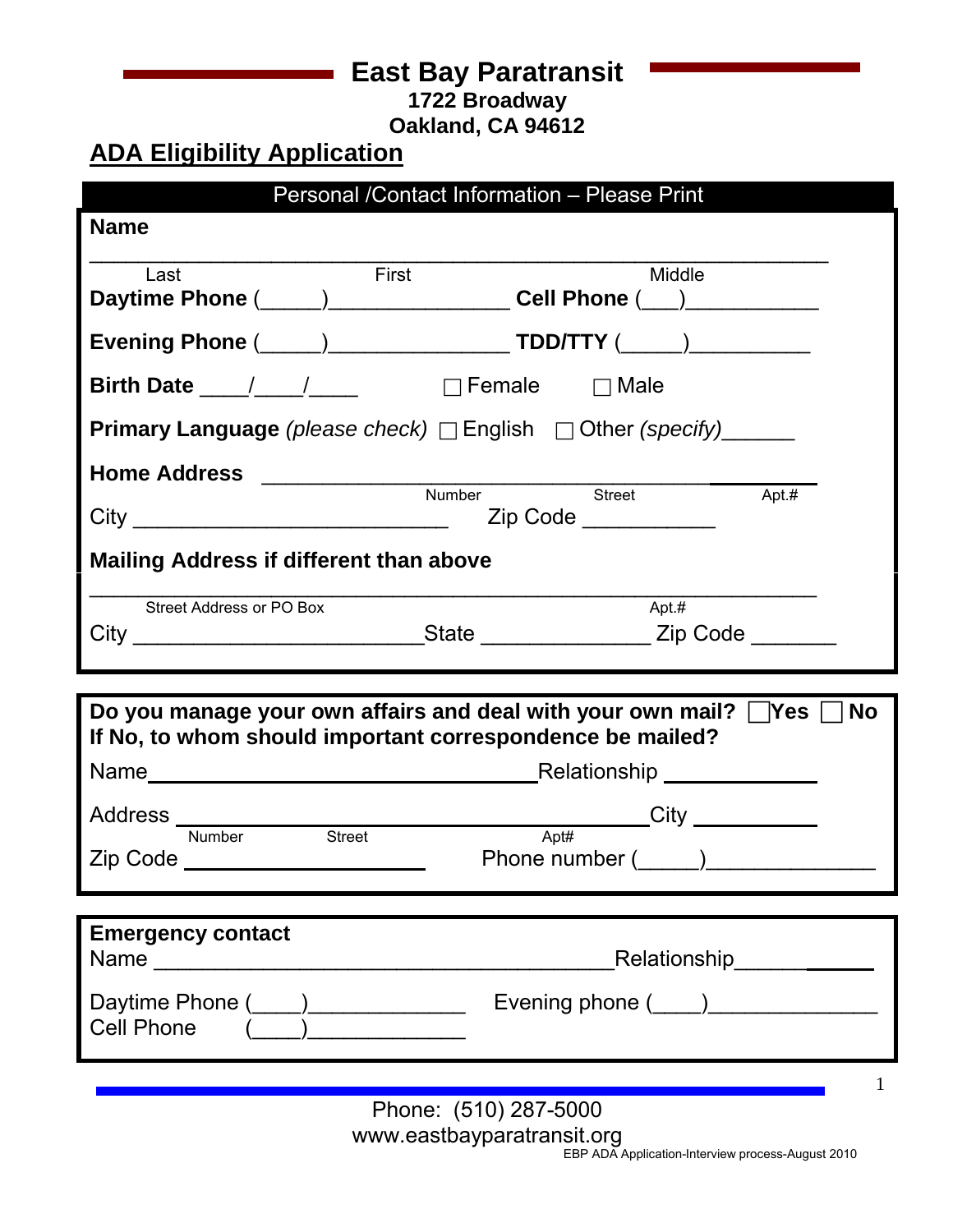### **Tell Us About Your Disability / Health Related Condition**

**Please answer the following questions in detail – your specific answers to the questions will help us in determining your eligibility.**

1**.** What disability or disabling health condition PREVENTS you from using AC Transit and/or BART without the help of another person?

 $\_$  , and the set of the set of the set of the set of the set of the set of the set of the set of the set of the set of the set of the set of the set of the set of the set of the set of the set of the set of the set of th  $\_$  , and the set of the set of the set of the set of the set of the set of the set of the set of the set of the set of the set of the set of the set of the set of the set of the set of the set of the set of the set of th  $\_$  , and the set of the set of the set of the set of the set of the set of the set of the set of the set of the set of the set of the set of the set of the set of the set of the set of the set of the set of the set of th  $\_$  , and the set of the set of the set of the set of the set of the set of the set of the set of the set of the set of the set of the set of the set of the set of the set of the set of the set of the set of the set of th  $\_$  , and the set of the set of the set of the set of the set of the set of the set of the set of the set of the set of the set of the set of the set of the set of the set of the set of the set of the set of the set of th

 $\mathcal{L}_\text{max}$  , and the contract of the contract of the contract of the contract of the contract of the contract of the contract of the contract of the contract of the contract of the contract of the contract of the contr

2. Explain HOW the disability or disabling health conditions you described above prevent you from using AC Transit and/or BART without the help of another person.

| 3. | When did you first experience the conditions you described above?<br>$\Box$ Less than 1 year $\Box$ 1 – 5 years ago $\Box$ Longer than 5 years                                                                                           |
|----|------------------------------------------------------------------------------------------------------------------------------------------------------------------------------------------------------------------------------------------|
| 4. | Do the conditions you described change from day to day in a way that<br>affects your ability to use AC Transit and/or BART?<br>$\Box$ Yes, Could use transit on some days. On other days couldn't.<br>No, doesn't change.<br>Don't know. |
| 5. | Are the conditions you described:<br>Don't Know<br>Permanent<br>Temporary<br>If temporary, how long do you expect this to continue?<br>months.                                                                                           |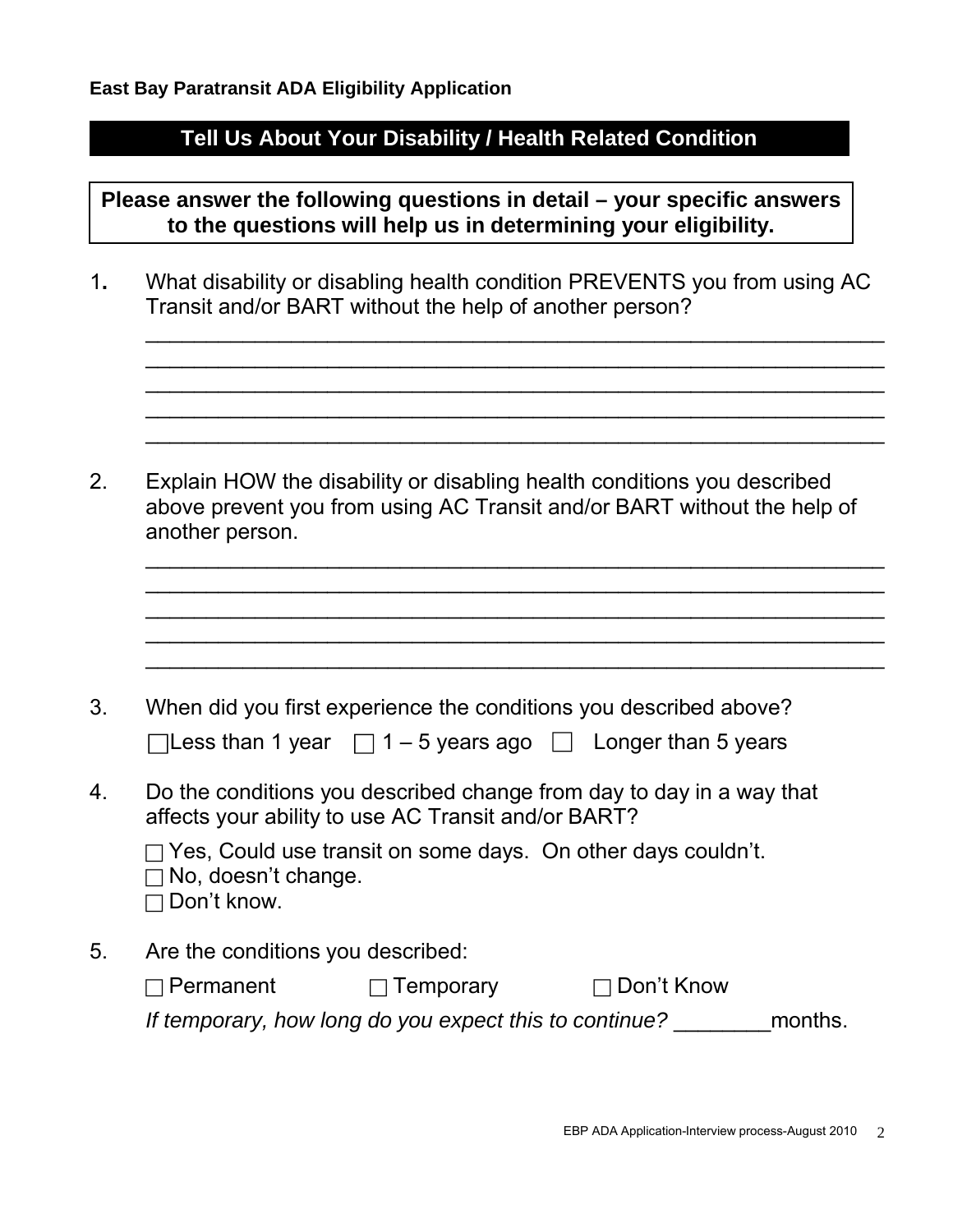|                                                                                                                                  | <b>Tell Us About Your Capabilities and Usual Activities</b>                                                                                                                                                                                                                             |  |  |
|----------------------------------------------------------------------------------------------------------------------------------|-----------------------------------------------------------------------------------------------------------------------------------------------------------------------------------------------------------------------------------------------------------------------------------------|--|--|
| 6.                                                                                                                               | Do you use any of the following mobility aids or specialized equipment?<br>(Check all that apply):<br>$\Box$ Cane $\Box$ Service Animal $\Box$ Walker<br>◯ White Cane (Crutches Computed Delair Nanual Wheelchair<br>$\Box$ Power Scooter $\Box$ Portable Oxygen Tank $\Box$ Leg Braces |  |  |
| 7.                                                                                                                               |                                                                                                                                                                                                                                                                                         |  |  |
| 8.                                                                                                                               | Please check the box that best describes your current living situation:                                                                                                                                                                                                                 |  |  |
|                                                                                                                                  | Live independently (without the assistance of another person)<br>24 hour care or Skilled Nursing Facility<br>Live with family members who help me<br><b>Assisted Living Facility</b><br>Receive assistance from someone that comes to my home to<br>help with daily living activities   |  |  |
|                                                                                                                                  | 9. How far can you walk or travel in your wheelchair or scooter without the help<br>of another person?                                                                                                                                                                                  |  |  |
|                                                                                                                                  | 3 to 6 Blocks<br>Less than 1 Block__________<br>7 or more Blocks ____<br>Up to 2 Blocks $\qquad \qquad$                                                                                                                                                                                 |  |  |
| Which of the following statements best describes you if you had to wait<br>10.<br>outside for a ride? (Check only one response): |                                                                                                                                                                                                                                                                                         |  |  |
|                                                                                                                                  | $\Box$ I could wait by myself for ten to fifteen minutes.<br>$\Box$ I could wait by myself for ten to fifteen minutes only if I had a seat and<br>shelter.<br>□ I would need someone to wait with me because _________________________________                                          |  |  |
| 11.                                                                                                                              | Which of the following statements best describes you?<br>(Check only one response):                                                                                                                                                                                                     |  |  |
|                                                                                                                                  | $\Box$ I have never used AC Transit and/or BART.<br>$\sqcap$ I have used AC Transit and/or BART but not since the onset of<br>my disability / health condition.                                                                                                                         |  |  |

 $\Box$  I have used AC Transit and/or BART within the last six months.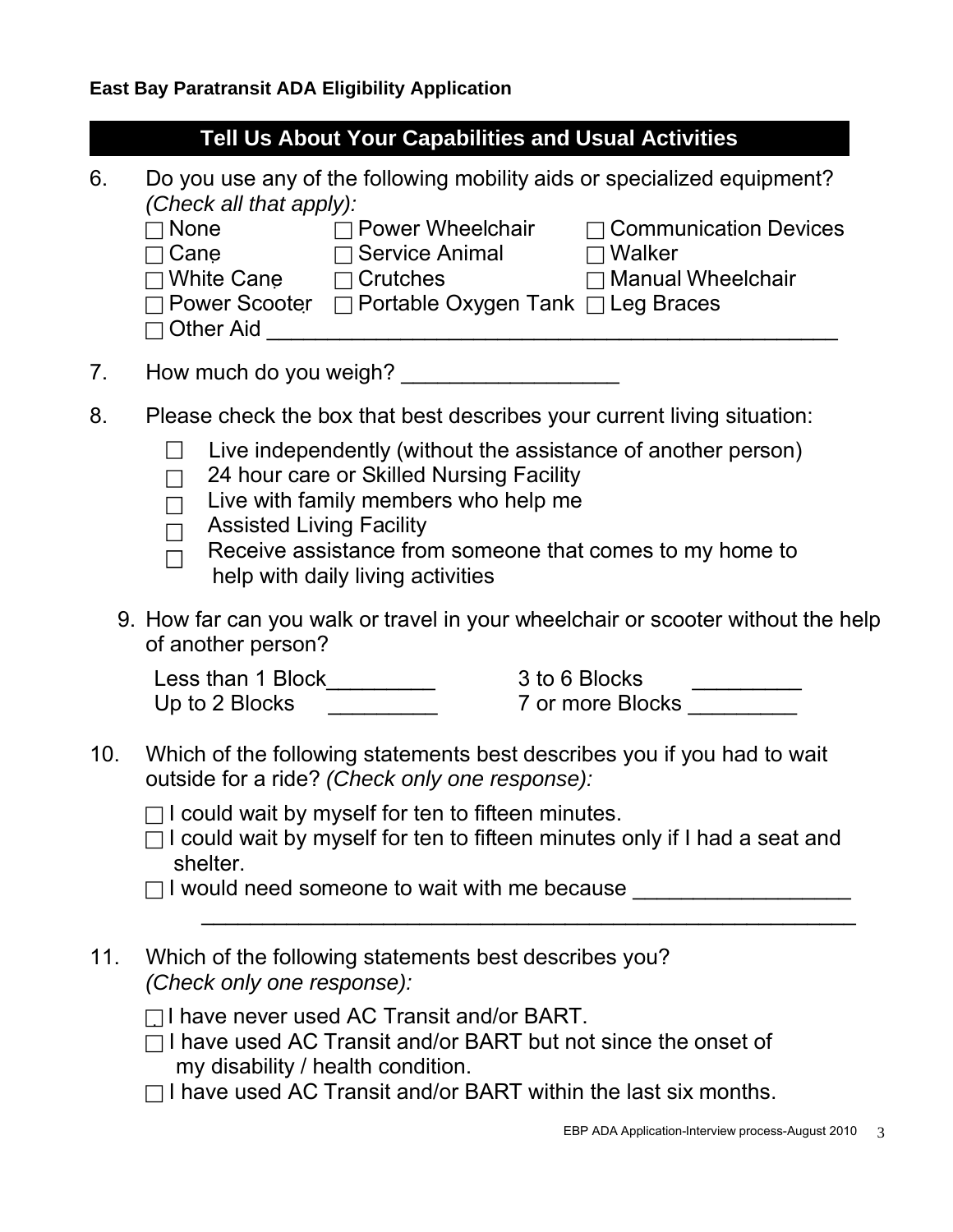#### **Tell Us About Your Travel Needs**

12. How do you currently travel to your frequent destinations? Check all that apply.

| <b>Buses</b>       | AC Transit or Program bus (circle the one you use).<br>How many times per month?       |
|--------------------|----------------------------------------------------------------------------------------|
| $\Box$ BART        | How many times per month?                                                              |
| $\Box$ Paratransit | East Bay, City or other program (circle the one you use).<br>How many times per month? |
| $\Box$ Taxi        | Scrip Program or full fare (circle the one you use).<br>How many times per month?      |

Drive myself How many times per month?

| $\Box$ Someone | How many times per month? |  |
|----------------|---------------------------|--|
| drives me      |                           |  |

13. Can you get to and from the AC Transit stop nearest your house by yourself?

| $\Box$ Yes $\Box$ No |                                |                                                                                                                     | $\Box$ Sometimes $\Box$ Don't know where the stop is |
|----------------------|--------------------------------|---------------------------------------------------------------------------------------------------------------------|------------------------------------------------------|
|                      | If no or sometimes, check why: |                                                                                                                     |                                                      |
|                      |                                | $\Box$ Hills $\Box$ Curbs $\Box$ No Sidewalks $\Box$ Weather<br>$\Box$ Distance to the stop $\Box$ Street Crossings |                                                      |

14. Can you grasp handles, railings, coins, and tickets?

| $\Box$ Yes                       | $\Box$ No | $\Box$ Sometimes | $\Box$ Don't know, never tried it |
|----------------------------------|-----------|------------------|-----------------------------------|
| If no or sometimes, explain why: |           |                  |                                   |

 $\_$  , and the set of the set of the set of the set of the set of the set of the set of the set of the set of the set of the set of the set of the set of the set of the set of the set of the set of the set of the set of th  $\_$  , and the set of the set of the set of the set of the set of the set of the set of the set of the set of the set of the set of the set of the set of the set of the set of the set of the set of the set of the set of th

 $\mathcal{L}_\text{max}$  , and the contract of the contract of the contract of the contract of the contract of the contract of the contract of the contract of the contract of the contract of the contract of the contract of the contr

15. Can you stand and maintain balance on a moving AC Transit Bus or BART Train when holding onto a pole or railing ?  $\mathbf{y}_{\text{new}} = \mathbf{y}_{\text{new}}$ 

| $\Box$ Yes<br>$\Box$ No |  | $\Box$ Sometimes |  | $\Box$ Don't know, never tried it |  |  |
|-------------------------|--|------------------|--|-----------------------------------|--|--|
|-------------------------|--|------------------|--|-----------------------------------|--|--|

If no or sometimes, explain why: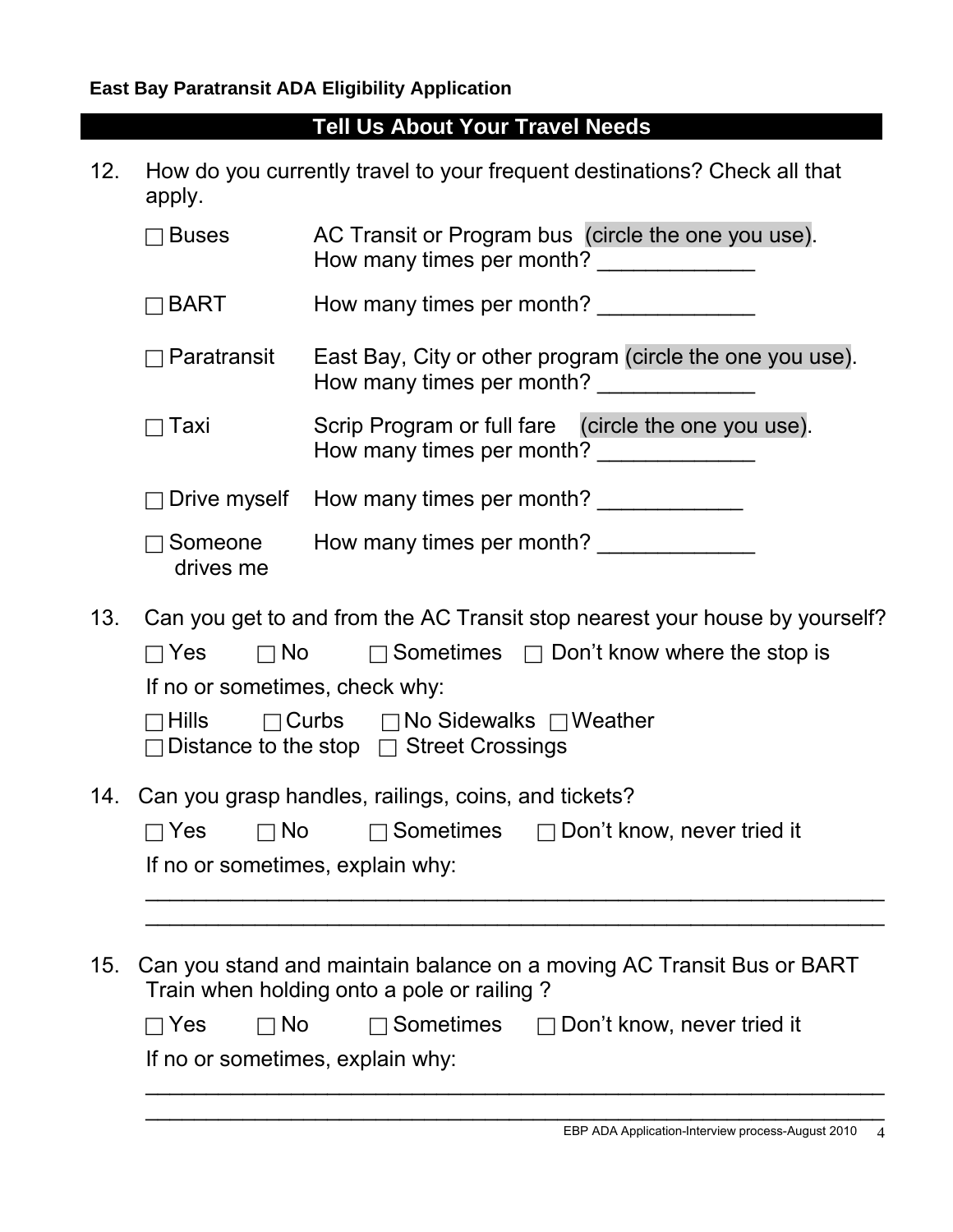#### **East Bay Paratransit ADA Eligibility Application**

16. Please provide the address of the places you travel to most often. (i.e. Medical, Physical Therapist, Stores, and other places)

| Place | <b>Address</b> | City | Telephone<br>Number (if known) |
|-------|----------------|------|--------------------------------|
|       |                |      |                                |
|       |                |      |                                |
|       |                |      |                                |
|       |                |      |                                |
|       |                |      |                                |
|       |                |      |                                |
|       |                |      |                                |
|       |                |      |                                |

17. Please add any other information that you would like us to know about your abilities or disabilities.

 $\_$  , and the set of the set of the set of the set of the set of the set of the set of the set of the set of the set of the set of the set of the set of the set of the set of the set of the set of the set of the set of th  $\mathcal{L}_\text{max}$  , and the contract of the contract of the contract of the contract of the contract of the contract of the contract of the contract of the contract of the contract of the contract of the contract of the contr

 $\mathcal{L}_\mathcal{L}$  , and the set of the set of the set of the set of the set of the set of the set of the set of the set of the set of the set of the set of the set of the set of the set of the set of the set of the set of th  $\mathcal{L}_\text{max}$  , and the contract of the contract of the contract of the contract of the contract of the contract of the contract of the contract of the contract of the contract of the contract of the contract of the contr  $\mathcal{L}_\text{max}$  , and the contract of the contract of the contract of the contract of the contract of the contract of the contract of the contract of the contract of the contract of the contract of the contract of the contr

18. East Bay Paratransit provides material in alternative forms to people whose disability prevents them from reading printed materials. If you qualify, check which format you prefer:

|                     | Email Print email address: |
|---------------------|----------------------------|
| <b>Braille</b>      |                            |
|                     | $\Box$ CD audio recording  |
| $\Box$ CD text file |                            |
| $\Box$ Audio tape   |                            |
|                     |                            |

19. Do you receive Medi-Cal?  $\Box$  Yes  $\Box$  No If yes, please provide your Medi-Cal number: \_\_\_\_\_\_\_\_\_\_\_\_\_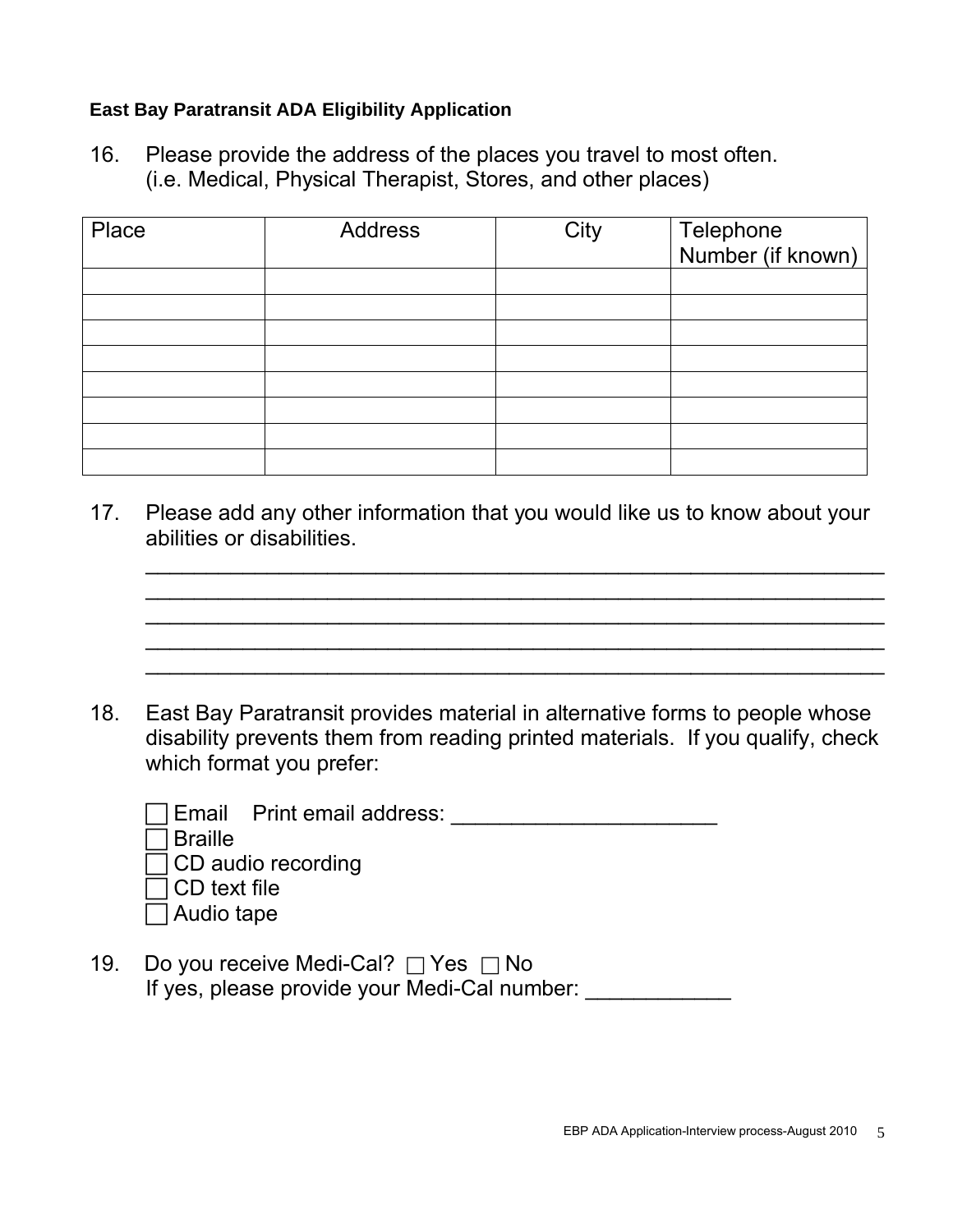### **Certification for Personal Care Attendant**

A personal care attendant is someone whose help you need for daily life activities (eating, dressing, personal hygiene, finding your way, etc.). An attendant does not always have to be the same person.

East Bay Paratransit drivers are not personal care attendants, nor does East Bay Paratransit provide attendants.

Do you travel with a personal care attendant?  $\Box$  Yes  $\Box$  No  $\Box$  Sometimes

If yes or sometimes, complete the all of the information below and sign. **East Bay Paratransit reserves the right to contact your health care professional to verify your need for an attendant.**

| Your Name | <b>Please Print</b> |  |
|-----------|---------------------|--|
|           |                     |  |
|           |                     |  |
|           |                     |  |

|             | Verification                                                                                                                                                                                                                                                                                                      |
|-------------|-------------------------------------------------------------------------------------------------------------------------------------------------------------------------------------------------------------------------------------------------------------------------------------------------------------------|
| of service. | I certify that due to my disability, I require the services of a personal care<br>attendant to assist me on a regular basis and travel with me on East Bay<br>Paratransit. I understand that fraudulently claiming to travel with an<br>attendant to avoid paying a fare for a companion may result in suspension |
| Signature   | Date                                                                                                                                                                                                                                                                                                              |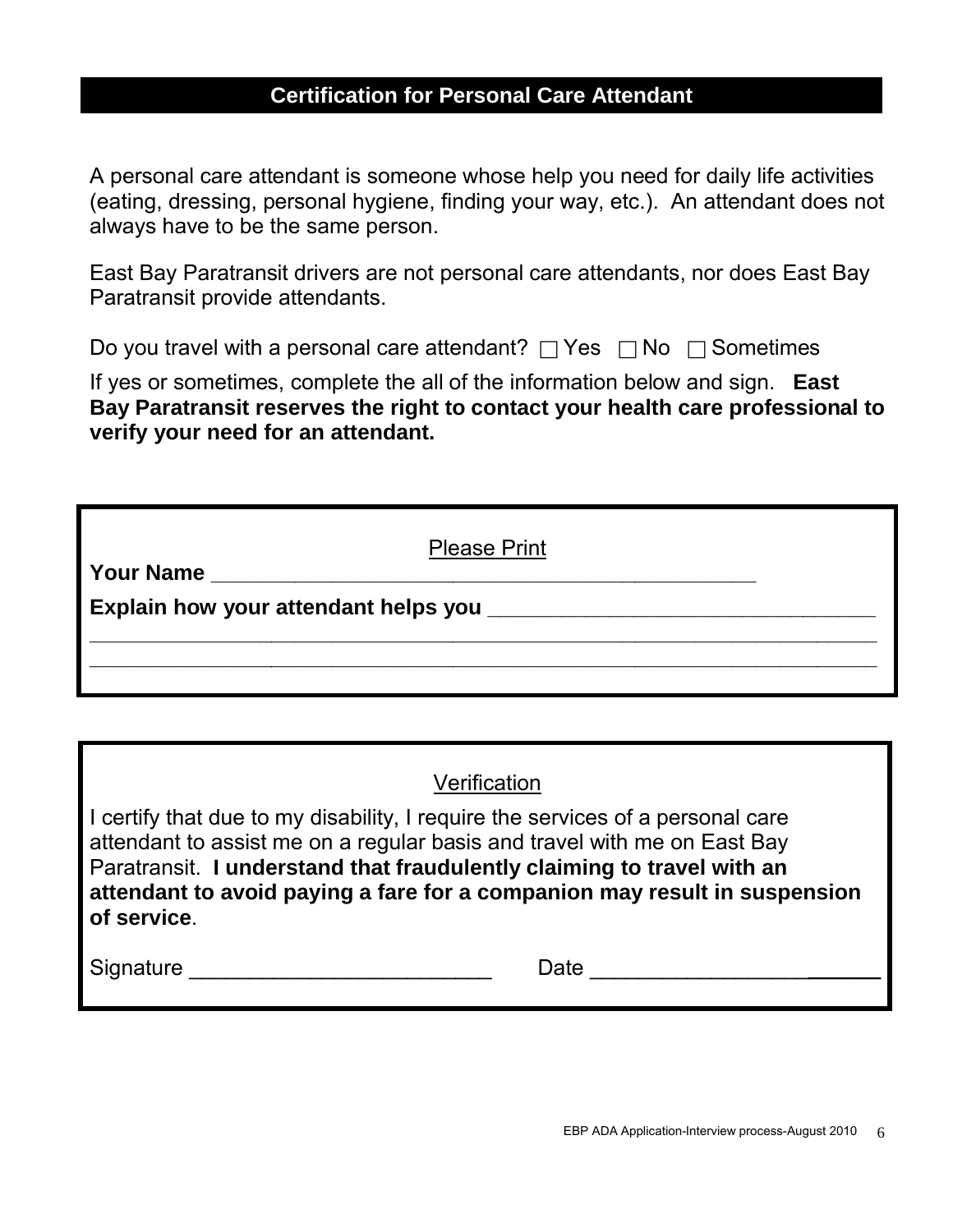## **Authorization to Release Information**

#### *(to be completed by applicant)*

I hereby authorize the following licensed professional (doctor, therapist, social worker, etc.), who can verify my disability or health related condition, to release this information to East Bay Paratransit. This information will be used only to verify my eligibility for paratransit services. I understand that I have the right to receive a copy of this authorization, and that I may revoke it at any time.

| Medical Record or ID #, if known |                  |
|----------------------------------|------------------|
|                                  |                  |
| Fax number $(\_\_\_)$            |                  |
| Sign here:                       |                  |
|                                  | Date <b>Date</b> |
|                                  |                  |
| Print                            |                  |